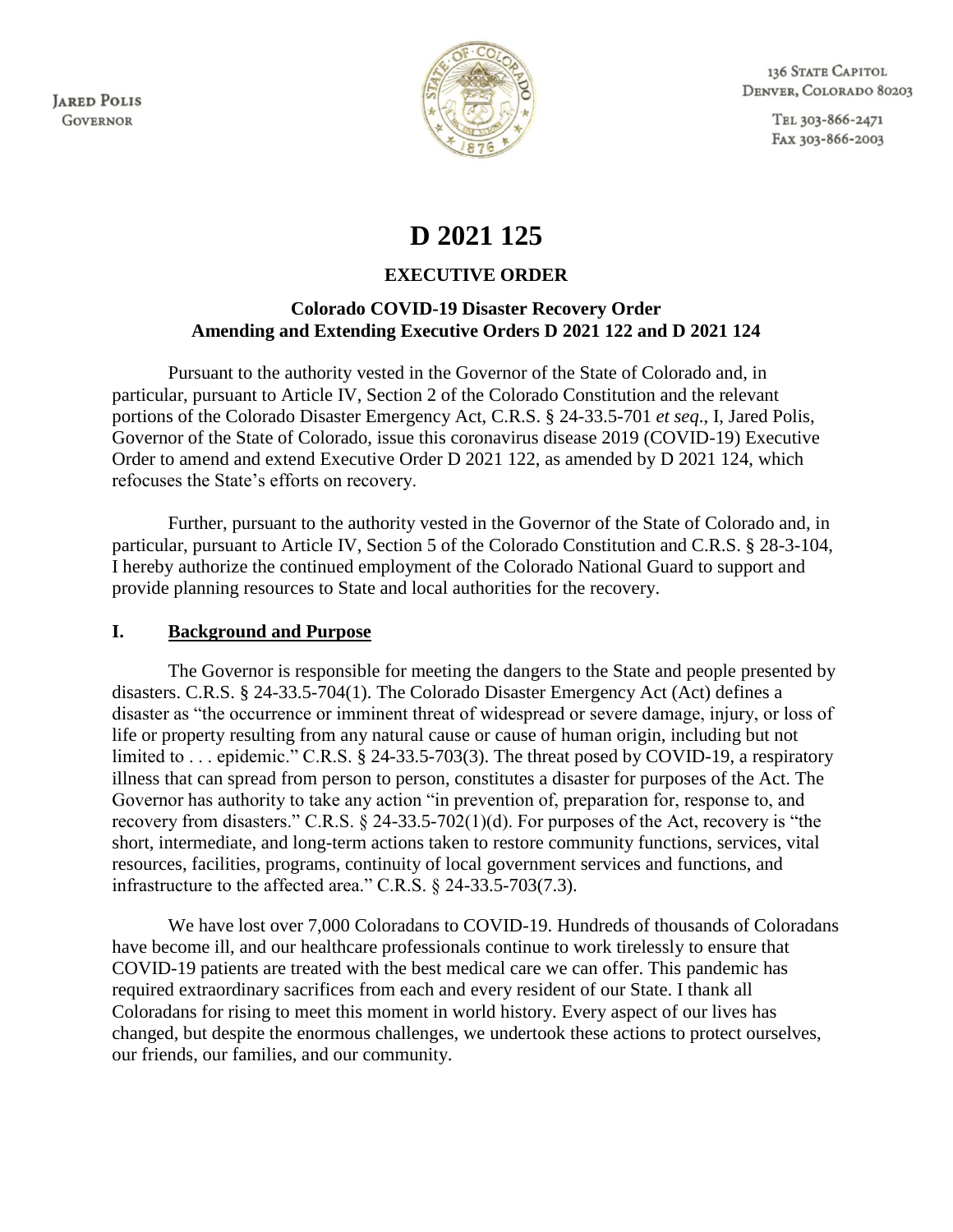Thanks to the efforts of all Coloradans, the moment for extraordinary executive action has passed. The State has made tremendous progress in terms of containing and treating infection and distributing the COVID-19 vaccine. Over seventy percent of Colorado's adults have now received at least one dose of the lifesaving COVID-19 vaccine, and we are beginning to see life return to a new normal. I therefore rescinded all previous Executive Orders issued due to COVID-19 and amended Executive Order D 2021 112 to focus only on those measures related to the State's recovery from the COVID-19 pandemic emergency.

This Executive Order amends and extends Executive Orders D 2021 122 and D 2021 124 to further refocus our efforts on recovery, facilitate administration of the lifesaving COVID-19 vaccine, ensure that our healthcare facilities have sufficient resources to treat COVID-19 patients, improve our economic recovery, maintain access to additional federal funding, and continue the State's disaster declaration and essential directives for response and continuity of State government. Together, these directives ensure agency access to State and federal funding and enable the State to continue COVID-19 response and recovery activities.

#### **II. Amendments**

Executive Order D 2021 122, as amended by D 2021 124, is amended as follows:

- 1. Delete subsection II.iii.A.
- 2. Strike the phrase, "To accomplish the directives in Section II.iii.A" from subsection II.iii.B.
- 3. Delete subsection II.iii.B.3.
- 4. Strike the phrase, "Sections II.iii.A and" from subsection II.iii.B.4.
- 5. Strike the phrase, "https://drive.google.com/file/d/1e\_wzHePhG1aONBlvEzMnJFovC4YfsJi/vie w" from Section II.ii.I.3 and replace with ["https://cdola.colorado.gov/sites/dola/files/FAQs%20for%20Tenants%20Engl](https://cdola.colorado.gov/sites/dola/files/FAQs%20for%20Tenants%20English%20y%20Espa%C3%B1ol%208.6.21.pdf) [ish%20y%20Espa%C3%B1ol%208.6.21.pdf](https://cdola.colorado.gov/sites/dola/files/FAQs%20for%20Tenants%20English%20y%20Espa%C3%B1ol%208.6.21.pdf) "